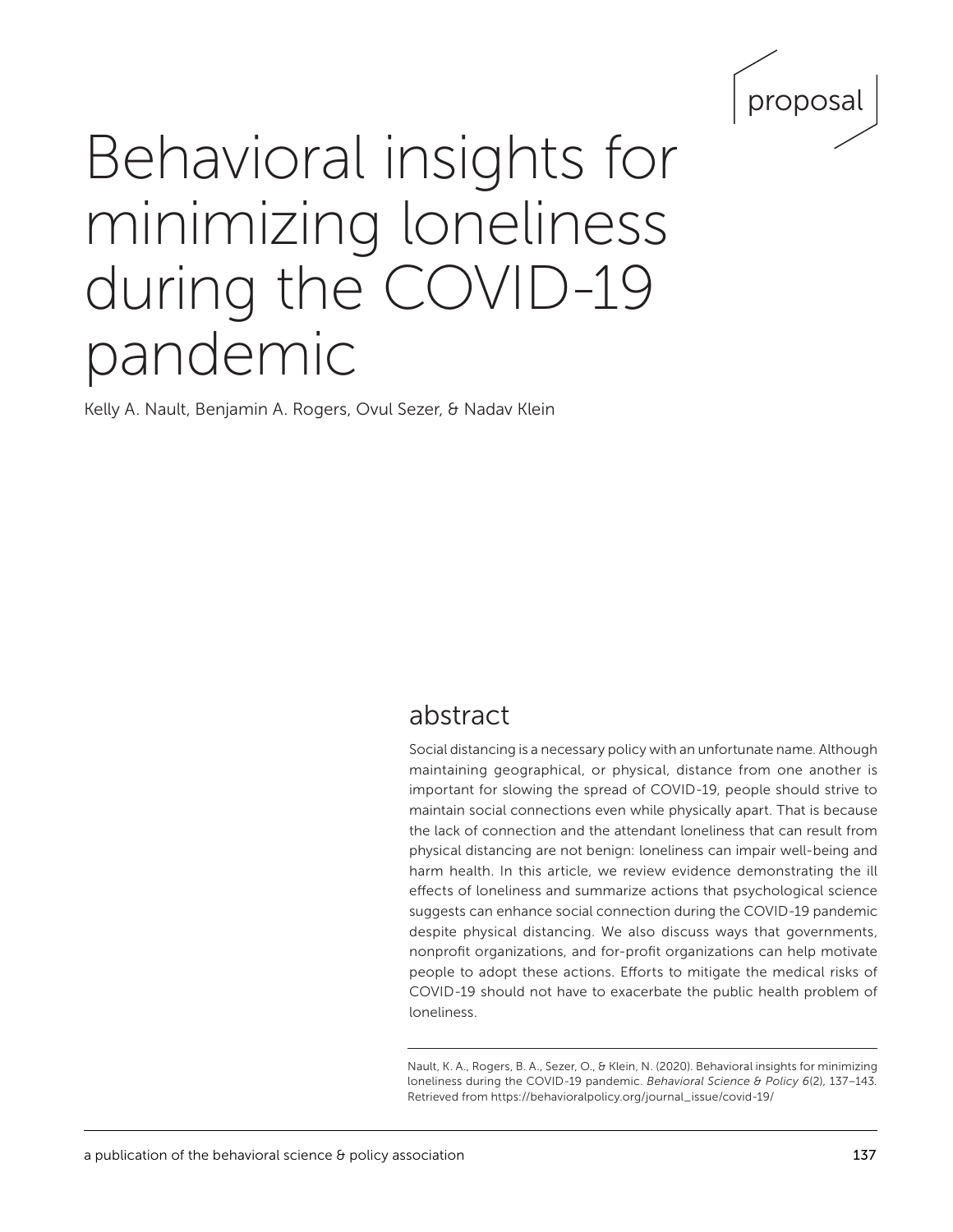S ome form of social distancing—a necessary policy with an unfortunate name—has been in force in every American state and much of the rest of the world to slow the spread of COVID 19. Despite the word *social* in the term, the phrase actually refers to maintaining geographical, or physical, distance between people. Everyone should, in fact, strive to maintain social connections while physically apart. The reason: Whereas geographical distancing has the potential to improve public health, true social distancing can exacerbate loneliness and thereby pose a grave risk to psychological and physical health.

Loneliness was understood to be a public health problem by researchers<sup>1,2</sup> and policymakers<sup>3</sup> well before the COVID-19 pandemic. The chronic feeling that one is alone can cause substantial psychological damage.4,5 Lack of social connection predicts mortality to roughly the same degree as heavy alcohol consumption, smoking, obesity, and high blood pressure do.6 The physiological sensations that a lack of social connection can produce resemble those induced by hunger, pain, or cold. $7-9$  This commonality occurs because social connection is a fundamental human need, as studies have shown in multiple cultures.<sup>10,11</sup> People who feel more socially connected tend to have a stronger sense of meaning in life, are happier, and have greater motivation to achieve than people who feel less connected.12–15

Psychological research has accumulated evidence that the actions we describe in this article can increase feelings of social connection. These actions can be implemented even when people are geographically apart from others. However, simply because people can readily engage in activities that boost social connection while physically apart does not necessarily mean they will do so. Research in behavioral science documents this gap between intentions and actions: people know that maintaining a healthy diet, exercising, and saving for old age are important, but they fail to engage in these activities as frequently and regularly as they would ideally like.<sup>16,17</sup> The same goes for maintaining social links: people may not use opportunities to connect with others when geographically distant because doing so requires modifying established habits, schedules, and norms—demands that create barriers to behavior change.

Governments, nonprofits, and for-profit organizations can help spur people to connect with others by creating environments that minimize the behavior change required to act and that thereby reduce the intention–action gap. To be sustainable, the interventions will have to not only enhance social connection but also be consistent with the interests and motivations of the organizations and governments delivering them. With each action we propose for enhancing social connection despite physical distance, we highlight steps that governments, nonprofits, and for-profit organizations might undertake to reduce the intention–action gap. (Table 1 summarizes the recommendations.)

### Actions That Can Enhance Social Connection

#### Use Social Media to Actively Connect With Others

The question of how social media use affects social connection and well-being is of obvious interest in a time of sheltering in place. The emerging research suggests that the answer depends on how people use social media. Actively participating in direct exchanges with others (for example, by sending messages, posting status updates, or commenting on posts) has been found to increase feelings of connectedness and well-being in both correlational and experimental studies.<sup>18-20</sup> In contrast, using social media passively—by merely observing other people's posts, comments, and likes—reduces well-being, as was found in an experiment in which participants were instructed to use Facebook either actively or passively.21 This decline in well-being may occur partly because the self-disclosure that is missing during passive observation is a key determinant of social closeness;<sup>22</sup> disclosing one's thoughts and feelings to others on social media can help transition online interactions from superficial talk into deeper exchanges.<sup>23</sup>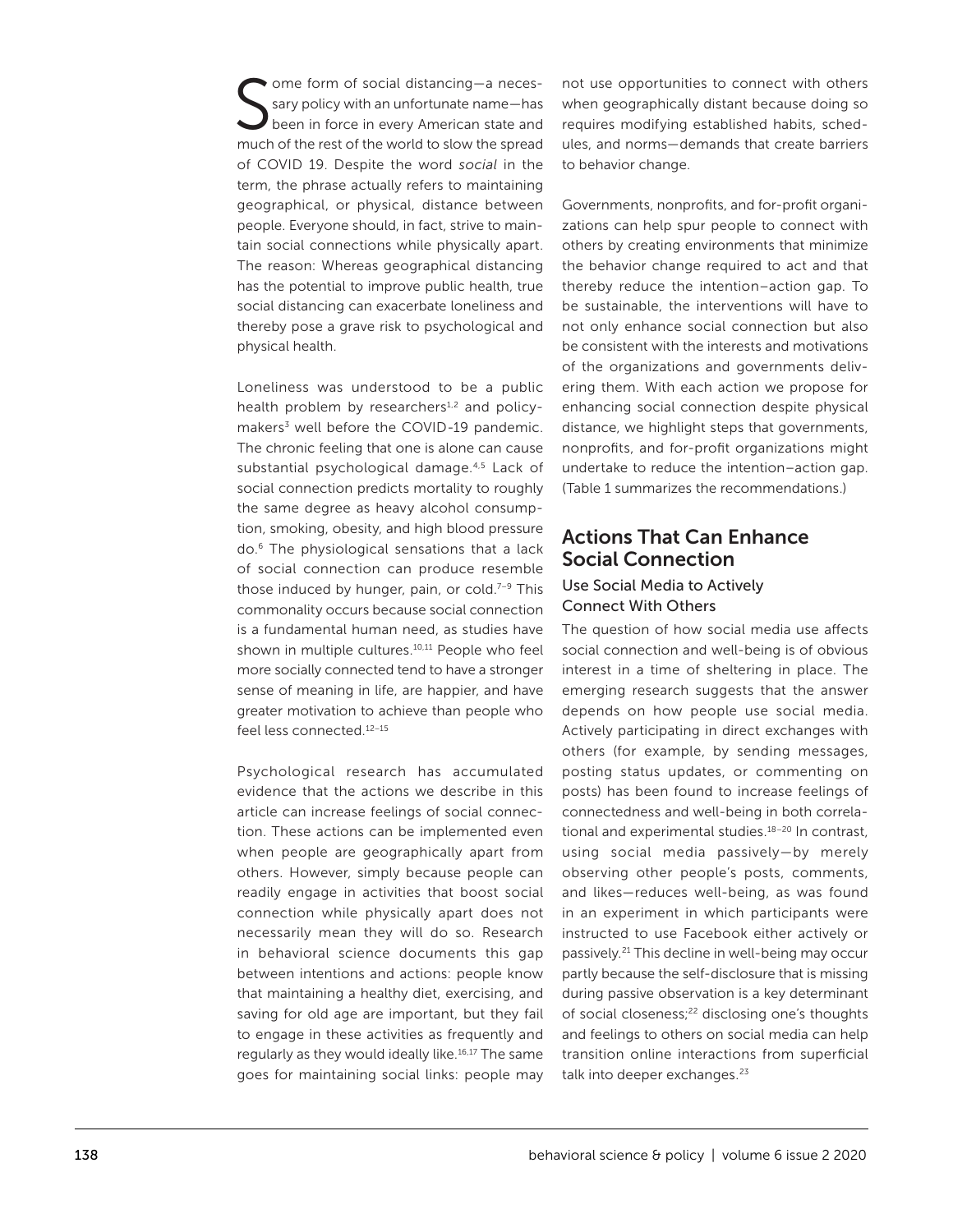Table 1. Actions that can reduce loneliness from physical distancing

| Actions individuals can take                                                                                 | How governments and organizations can help                                                                                                                                                                                                                        |
|--------------------------------------------------------------------------------------------------------------|-------------------------------------------------------------------------------------------------------------------------------------------------------------------------------------------------------------------------------------------------------------------|
| Use social media to actively connect with<br>others rather than passively observing<br>other people's posts. | Social media companies can encourage people to initiate<br>interactions and share information about themselves on their<br>websites.                                                                                                                              |
| Do something for others.                                                                                     | Nonprofits can provide people with opportunities to donate to<br>and help others, enhancing social connection most by targeting<br>the help to specific individuals rather than to others in general.                                                             |
| Engage in activities in synchrony with<br>others                                                             | Local governments, in particular, can move existing classes and<br>cultural events online. Online streaming services can create<br>platforms in which people can communicate with each other as<br>they watch movies and television shows while physically apart. |
| Create or reenact rituals with others.                                                                       | Individuals are better suited than governments or organizations<br>to adapt existing rituals to a remote world.                                                                                                                                                   |
| Pursue joint goals with others.                                                                              | Schools and civic organizations can connect people who are<br>pursuing shared goals, such as parents who are homeschooling<br>their respective children or members of interest groups.                                                                            |
| Adopt a mindset of gratitude.                                                                                | Local governments can create processes by which community<br>members can send thanks to first responders, medical<br>professionals, and others.                                                                                                                   |

These results suggest that to maintain a sense of social connection, people should use social media to actually connect with others rather than to merely observe their activities. It is interesting that this research also found that people typically spend more time observing others than actively connecting with them on social media, suggesting that people may need some nudging to become more interactive.<sup>21</sup>

Private companies have a built-in incentive to promote the value proposition they offer in the marketplace, and enhancing social connection among consumers is a way to do that. For example, they can use their social media platforms to encourage active participation by periodically reminding users to post status updates or respond to others' online posts or by requiring such actions in exchange for some benefit. For example, well before the current crisis, the online employer-review website Glassdoor encouraged engagement and ultimately connection by requiring users to contribute information about their employers to the website in return for seeing evaluations by others*.* 24

#### Do Something for Others

Helping is known to facilitate social connection and well-being.25 Experiments testing the effects of performing small acts of kindness, such as volunteering or spending money for others' benefit, consistently find that helping

others promotes connection and happiness.26–29 The same is true for giving help to organizations: engaging in charitable acts leads to higher levels of well-being.<sup>30</sup> Of course, when the giver and receiver are in different locations, helping can be more difficult. Nevertheless, some forms of help—especially gifts, money transfers, or words of support and encouragement—can be proffered from a distance.

One psychological explanation for why helping engenders social connection is that aiding others—especially helping specific individuals $31$ -is a conduit for thinking about other people, and the mere act of thinking about another person $32$  increases the sense of connection to that person, as experiments have shown.<sup>33-35</sup> This salutary psychological process does not depend on geographical closeness.

Nonprofit organizations are particularly well positioned to motivate people to take helpful actions, given that to succeed in their missions, these organizations need to bolster public engagement with their goals; offering opportunities to help is one way of increasing engagement. For example, the nonprofit Children International enables people to donate funds to help specific children, which fosters social connections between donors and recipients. In another example, the NorthShore University HealthSystem, a hospital system in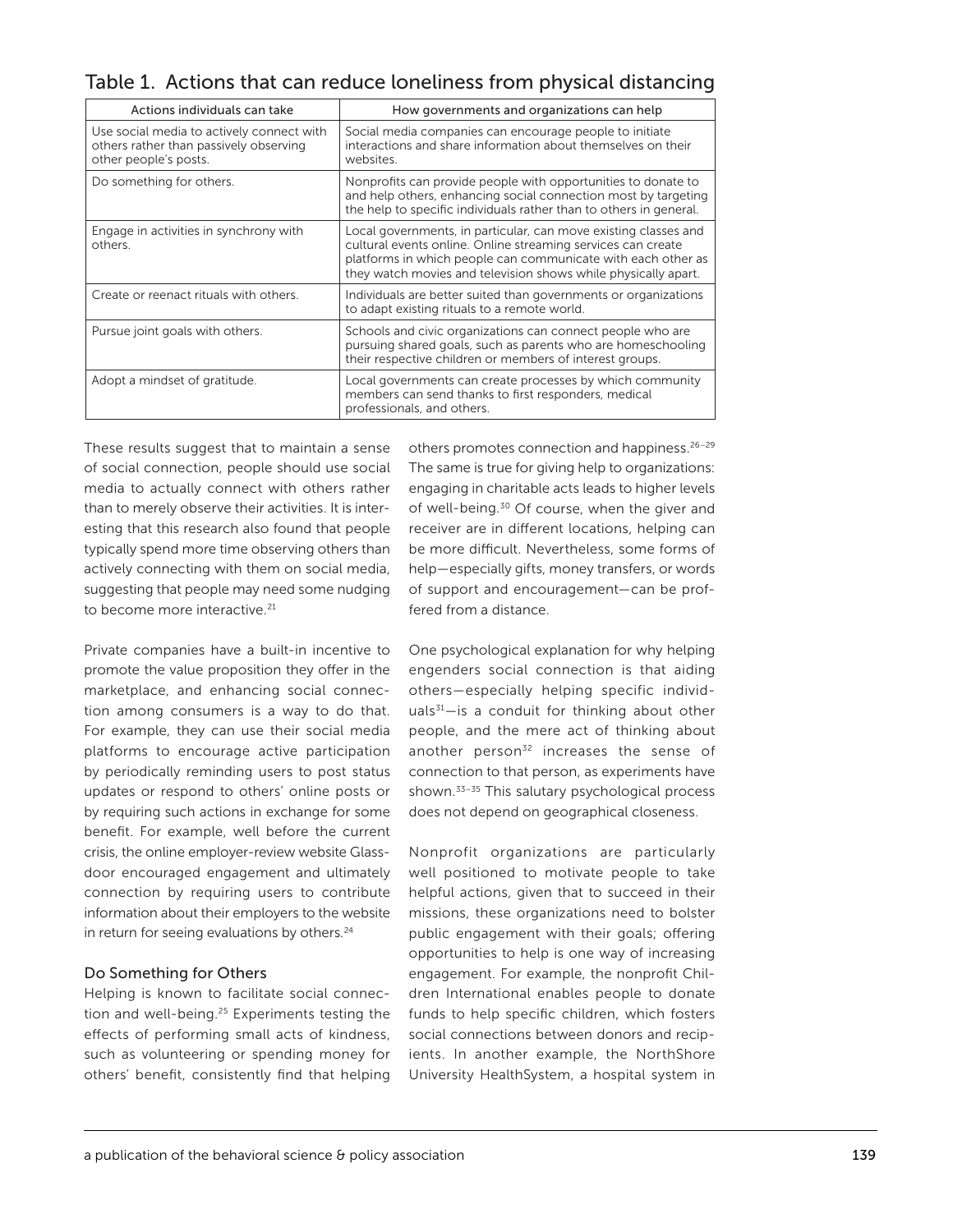the Chicago metropolitan area, has a charitable foundation that allows people to donate and that regularly communicates about its work in providing testing and treatment during the COVID-19 pandemic.

#### Engage in Activities in Synchrony With Others

If being with others is not possible, doing activities synchronously—in parallel with—them can boost social connection. Research finds that synchronous behavior leads to stronger feelings of affiliation between the participants. $36-39$ Most of these experiments have tested basic behaviors, such as tapping or singing in time, but the findings extend to synchronous activities outside the lab, such as doing yoga or attending religious services at the same time.<sup>40</sup> Because synchrony does not necessitate physical proximity, social connection can plausibly be enhanced by engaging simultaneously in activities through video chat applications, such as watching television shows with one's extended family, having lunch with colleagues, or exercising with friends.

Before the pandemic, many local governmental agencies already provided multiple opportunities for social connection through synchronous activities such as fitness classes and musical and cultural events. Many of these events can be conducted virtually. In addition, private companies, especially online streaming services, can support synchronous activities by facilitating virtual watch parties—making it easy for people to watch movies or TV shows simultaneously and comment to one another in real time despite being in different places*.* 41

#### Create or Reenact Rituals With Others

Rituals are symbolic activities that are typically enacted at or in honor of meaningful events, such as religious holidays or the death of a loved one. However, rituals can also be idiosyncratic and relationship specific, such as family traditions or activities surrounding the periodic rewatching of a favorite movie. One important psychological function that rituals fulfill is cementing social bonds.<sup>42</sup> Rituals direct people's attention to a shared experience,

create synchronous behavior (see the previous section), and signal that the participants are part of an "in group."43–45 One experiment that linked an arbitrary ritual to a necklace-beading activity found that children who performed the ritual felt a stronger social connection to one another than did children who engaged only in necklace beading without the ritual.46

One implication of this research is that creating and preserving rituals can mitigate loneliness. Although many existing rituals involve physical proximity, some can be adapted to a shelter-inplace world. For example, a weekly card game at a player's home can be carried out using game software while videoconferencing. A monthly dinner at a neighborhood restaurant can be replaced by having meals delivered from the same restaurant but eaten separately while communicating through a joint videoconference. Friends who have taken the possibility of meeting in person for granted—and thus may have continuously postponed doing so because of constant busyness—may nurture friendships by making periodic phone and video calls.

Beyond creating shared experiences, rituals may help to reduce loneliness by evoking *nostalgia*, which is defined as an emotion that results from reflecting on a happy period in the past that cannot be repeated in the present. Research has shown that nostalgic experiences involve memories of oneself interacting with close others, are triggered in part by loneliness, and bolster the sense of connection to others.<sup>47</sup> Nostalgic feelings also allow people to maintain feelings of well-being as they face the limitations that accompany aging.<sup>48</sup> Remembering happy times spent with others seems to have positive effects even if the feeling of nostalgia is bittersweet because it was triggered by memories of unrepeatable experiences. Although research has not directly linked rituals and nostalgia, it seems reasonable to think that the former can evoke the latter and, in so doing, reduce loneliness.

Because rituals are often idiosyncratic, individuals are better positioned than organizations and governments to modify them in ways that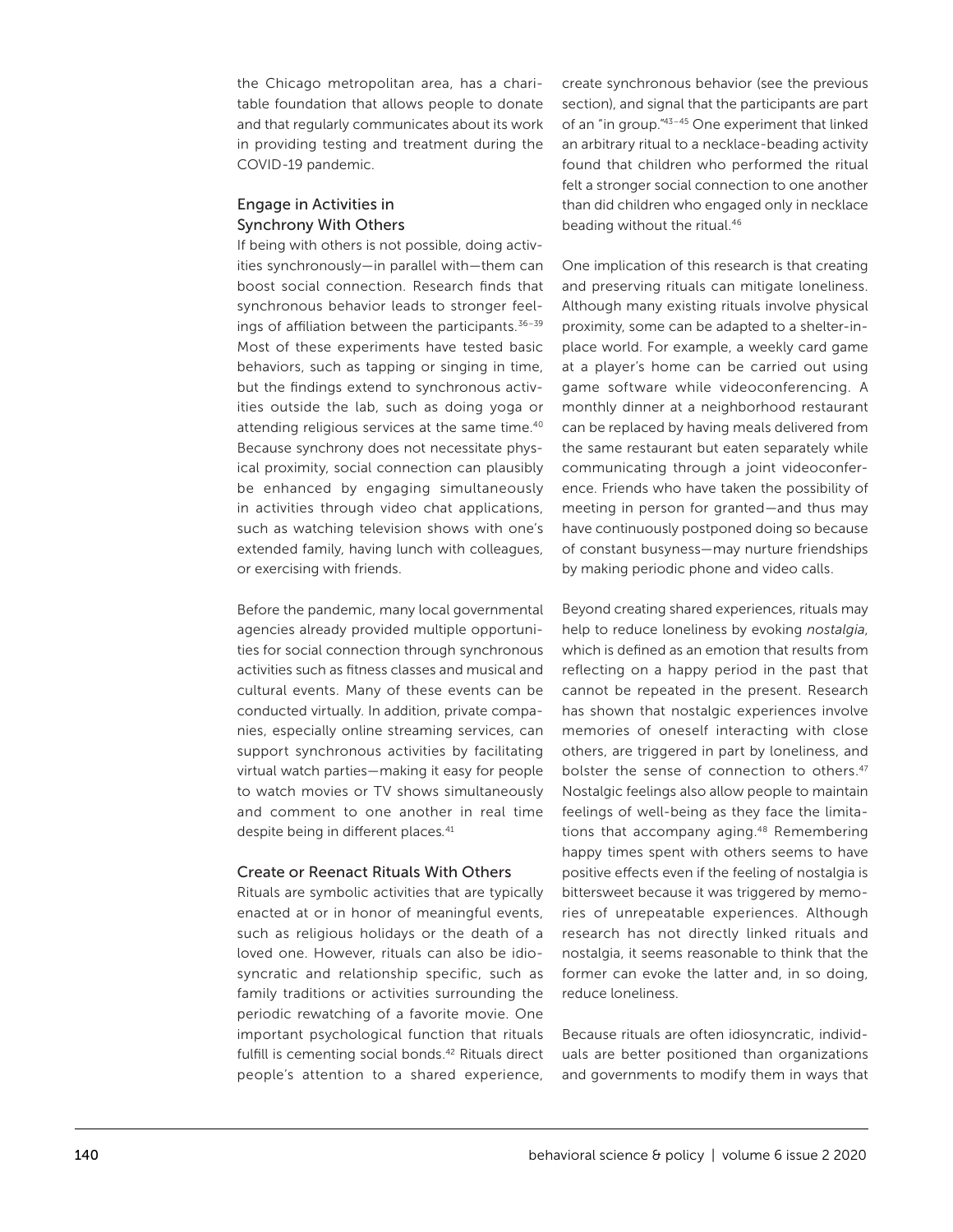accommodate geographical distance. Fortunately, people engage in their existing rituals by default, and so maintaining them at a distance may require only relatively small degrees of behavior change.

#### Pursue Joint Goals With Others

It has been well established that social incentives—such as accountability to others and information about others' performance—can motivate behavior aimed at attaining goals.49,50 An equally well established but perhaps less emphasized finding is that pursuing joint goals can also foster social connections between people*.* 51 Pursuing goals together—such as exercising regularly, reading particular books, or homeschooling children who are in the same grade—can facilitate not only the attainment of goals but the strengthening of connections. For example, people who exercise at home can have virtual check-in sessions, members of book clubs can meet virtually, and parents who are homeschooling their respective children can set learning objectives together and help teach one another's children virtually. Jointly setting goals, reporting on progress, and reflecting on challenges can be beneficial for both reaching goals and enhancing social connection without the need for physical proximity.

Schools are naturally positioned to facilitate the setting of shared goals as well as the holding of periodic virtual meetups that provide accountability, information sharing, and connection. Similarly, civic organizations, such as interest groups, amateur sports clubs, or community-sponsored reading clubs, can facilitate the pursuit of joint goals by providing consistent contact among members for tracking goal progress and providing advice and encouragement—say, through periodic meetings or check-ins. In addition, local government agencies can frame public policies as joint goals to be pursued by the entire community, such as by providing information about citywide progress toward disease prevention, sustainability benchmarks, or other important goals. For example, the Singaporean government sends daily updates to citizens on progress toward reducing

the number of COVID-19 cases relative to relevant benchmarks.

#### Adopt a Mindset of Gratitude

The objective events that happen in people's lives rarely influence their well-being as much as their interpretations of these events do.<sup>52,53</sup> The practice of interpreting events by focusing on the positive can markedly improve well-being by engendering gratitude for the good things one has (and for the bad things one has avoided). For example, in one field experiment, participants in the experimental condition were asked to list things they were grateful for each week for 10 weeks. At the end of the study period, these participants scored higher on measures of wellbeing than did the participants in the control condition.54 Moreover, a set of experiments asking people to express gratitude to others for something the individuals had done in the past increased the grateful people's sense of social connection to the individuals they thanked.55

Being grateful and expressing gratitude do not require physical proximity and are effective ways of maintaining social connection with others. Local governments can help people express gratitude by creating processes that enable them to send words of gratitude and donations to such groups as first responders and medical professionals.

#### Conclusion

The ill effects of loneliness are serious, but people can reduce loneliness and remain socially connected even while being physically apart. Further, governments and organizations can facilitate such actions. Mitigating the medical risks posed by COVID-19 should not have to exacerbate the public health problem of loneliness.

#### author affiliation

Nault: INSEAD. Rogers and Sezer: University of North Carolina, Chapel Hill. Klein: INSEAD. Corresponding author's e-mail: [nadav.klein@](mailto:nadav.klein@insead.edu) [insead.edu.](mailto:nadav.klein@insead.edu)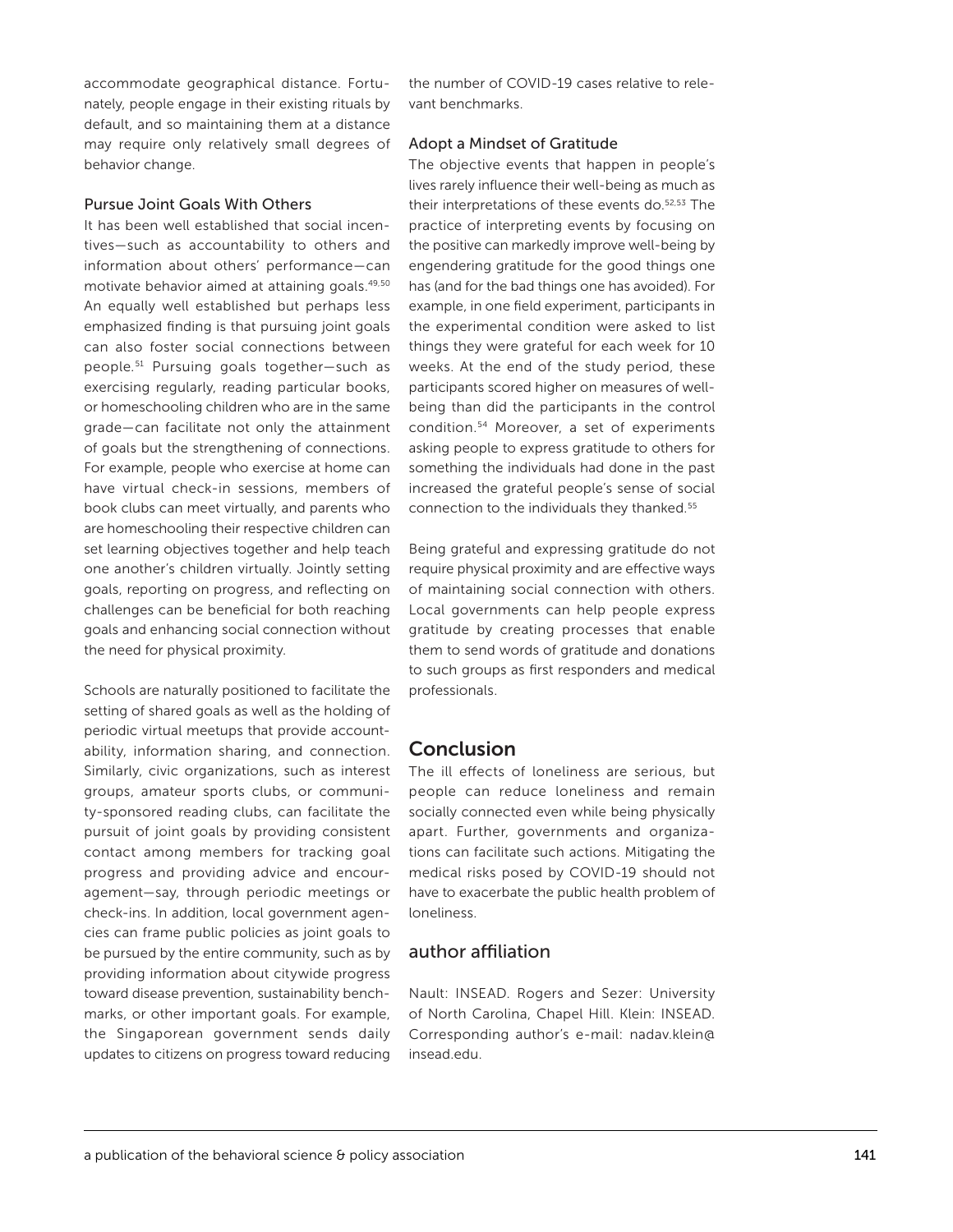## references

- 1. Holt-Lunstad, J., Robles, T., & Sbarra, D. A. (2018). Advancing social connection as a public health priority in the United States. *American Psychologist, 72,*  517–530.
- 2. House, J. S., Landis, K. R., & Umberson, D. (1988, July 29). Social relationships and health. *Science, 241,* 540–545.
- 3. Prime Minister's Office. (2018, October 15). *PM launches Government's first loneliness strategy* [Press release]. Gov.UK. [https://www.gov.uk/](https://www.gov.uk/government/news/pm-launches-governments-first-loneliness-strategy) [government/news/pm-launches](https://www.gov.uk/government/news/pm-launches-governments-first-loneliness-strategy)[governments-first-loneliness-strategy](https://www.gov.uk/government/news/pm-launches-governments-first-loneliness-strategy)
- 4. Chen, Z., Poon, K. T., DeWall, C. N., & Jiang, T. (2020). Life lacks meaning without acceptance: Ostracism triggers suicidal thoughts. *Journal of Personality and Social Psychology, 119*(6), 1423–1443. [https://doi.org/10.1037/](https://doi.org/10.1037/pspi0000238) [pspi0000238](https://doi.org/10.1037/pspi0000238)
- 5. Cacioppo, J. T., Hawkley, L. C., & Bernston, G. G. (2003). The anatomy of loneliness. *Current Directions in Psychological Science, 12,* 71–74.
- 6. Holt-Lunstad, J., Smith, T. B., & Layton, J. B. (2010). Social relationships and mortality risk: A meta-analytic review. *PLOS Medicine, 7*(7), Article e1000316. [https://doi.org/10.1371/journal.](https://doi.org/10.1371/journal.pmed.1000316) [pmed.1000316](https://doi.org/10.1371/journal.pmed.1000316)
- 7. Gardner, W. L., Pickett, C. L., & Brewer, M. B. (2000). Social exclusion and selective memory: How the need to belong influences memory for social events. *Personality and Social Psychology Bulletin, 26,* 486–496.
- 8. Chester, D. S., DeWall, C. N., & Pond, R. S. (2016). The push of social pain: Does rejection's sting motivate subsequent social reconnection? *Cognitive Affective Neuroscience, 16,* 541–550.
- 9. Inagaki, T. K., & Eisenberger, N. I. (2013). Shared neural mechanisms underlying social warmth and physical warmth. *Psychological Science, 24,* 2272–2280.
- 10. Tay, L., & Diener, E. (2011). Needs and subjective well-being around the world. *Journal of Personality and Social Psychology, 101,* 354–365.
- 11. Baumeister, R. F., & Leary, M. R. (1995). The need to belong: Desire for interpersonal attachments as a fundamental human motivation. *Psychological Bulletin, 117,* 497–529.
- 12. Stavrova, O., & Luhmann, M. (2016). Social connectedness as a source and consequence of meaning in life. *The Journal of Positive Psychology, 11,* 470–479.
- 13. Lambert, N. M., Stillman, T. F., Hicks, J. A., Kamble, S., Baumeister, R. F., & Fincham, F. D. (2013). To belong is to matter: Sense of belonging enhances meaning in life. *Personality and Social Psychology Bulletin, 39,* 1418–1427.
- 14. Walton, G. M., Cohen, G. L., Cwir, D., & Spencer, S. J. (2012). Mere belonging: The power of social connections. *Journal of Personality and Social Psychology, 102,* 513–532.
- 15. Diener, E., & Seligman, M. E. P. (2002). Very happy people. *Psychological Science, 13,* 81–84.
- 16. Shafir, E. (Ed.). (2013). *The behavioral foundations of public policy.* Princeton University Press.
- 17. Thaler, R. H., & Sunstein, C. R. (2008). *Nudge: Improving decisions about health, wealth, and happiness.* Yale University Press.
- 18. Burke, M., Marlow, C., & Lento, T. (2010). Social network activity and social wellbeing. In *CHI '10: Proceedings of the SIGCHI Conference on human factors in computing systems* (pp. 1909–1912). Association for Computing Machinery.
- 19. Deters, F. G., & Mehl, M. R. (2013). Does posting Facebook status updates increase or decrease loneliness? An online social networking experiment. *Social Psychological and Personality Science, 4,* 579–586.
- 20. Knowles, M. L., Haycock, N., & Shaikh, I. (2015). Does Facebook magnify or mitigate threats to belonging? *Social Psychology, 46,* 313–324.
- 21. Verduyn, P., Lee, D., Park, J., Shablack, H., Orvell, A., Bayer, J., Kross, E. (2015). Passive Facebook usage undermines affective well-being: Experimental and longitudinal evidence. *Journal of Experimental Psychology: General, 144,* 480–488.
- 22. Collins, N. L., & Miller, L. C. (1994). Selfdisclosure and liking: A meta-analytic review. *Psychological Bulletin, 116,* 457–475.
- 23. Aron, A., Melinat, E., Aron, E. N., Vallone, R., & Bator, R. (1997). The experimental generation of interpersonal closeness: A procedure and some preliminary findings. *Personality and Social Psychology Bulletin, 23,* 363–377.
- 24. Glassdoor. (2019). *Give to get policy.*  Retrieved from [https://help.glassdoor.](https://help.glassdoor.com/article/Give-to-get-policy/en_US) [com/article/Give-to-get-policy/en\\_US](https://help.glassdoor.com/article/Give-to-get-policy/en_US)
- 25. Weinstein, N., & Ryan, R. M. (2010). When helping helps: Autonomous motivation for prosocial behavior and its influence on well-being for the helper

and recipient. *Journal of Personality and Social Psychology, 98,* 222–244.

- 26. Aknin, L. B., Barrington-Leigh, C. P., Dunn, E. W., Helliwell, J. F., Burns, J., Biswas-Diener, R., Norton, M. I. (2013). Prosocial spending and wellbeing: Cross-cultural evidence for a psychological universal. *Journal of Personality and Social Psychology, 104,* 635–652.
- 27. Dunn, E. W., Aknin, L. B., & Norton, M. I. (2008, March 21). Spending money on others promotes happiness. *Science, 319,* 1687–1688.
- 28. Klein, N. (2017). Prosocial behavior increases perceptions of meaning in life. *The Journal of Positive Psychology, 12,* 354–361.
- 29. Harbaugh, W. T., Mayr, U., & Burghart, D. R. (2007, June 14). Neural responses to taxation and voluntary giving reveal motives for charitable donations. *Science, 316,* 1622–1625.
- 30. Schervish, P., & Szántó, A. (2006). Wealth & giving by the numbers. *Reflections: Excerpts from Wealth & Giving Forum Gatherings,* (2), 31–49.
- 31. Lee, S., & Heely, T. H. (2016). The identifiable victim effect: A metaanalytic review. *Social Influence, 11,*  199–215.
- 32. Zhang, Y., & Epley, N. (2012). Exaggerated, mispredicted, and misplaced: When "it's the thought that counts" in gift exchanges. *Journal of Experimental Psychology: General, 141,*  667–681.
- 33. Poerio, G. L., Totterdell, P., Emerson, L. M., & Miles, E. (2016). Helping the heart grow fonder during absence: Daydreaming about significant others replenishes connectedness after induced loneliness. *Cognition & Emotion, 30,* 1197–1207.
- 34. Gentile, D. A., Sweet, D. M., & He, L. (2019). Caring for others cares for the self: An experimental test of brief downward social comparison, lovingkindness, and interconnectedness contemplations. *Journal of Happiness Studies, 21,* 765–778.
- 35. Hutcherson, C. A., Seppala, E. M., & Gross, J. J. (2008). Lovingkindness meditation increases social connectedness. *Emotion, 8,* 720–724.
- 36. Hove, M. J., & Risen, J. L. (2009). It's all in the timing: Interpersonal synchrony increases affiliation. *Social Cognition, 27,* 949–961.